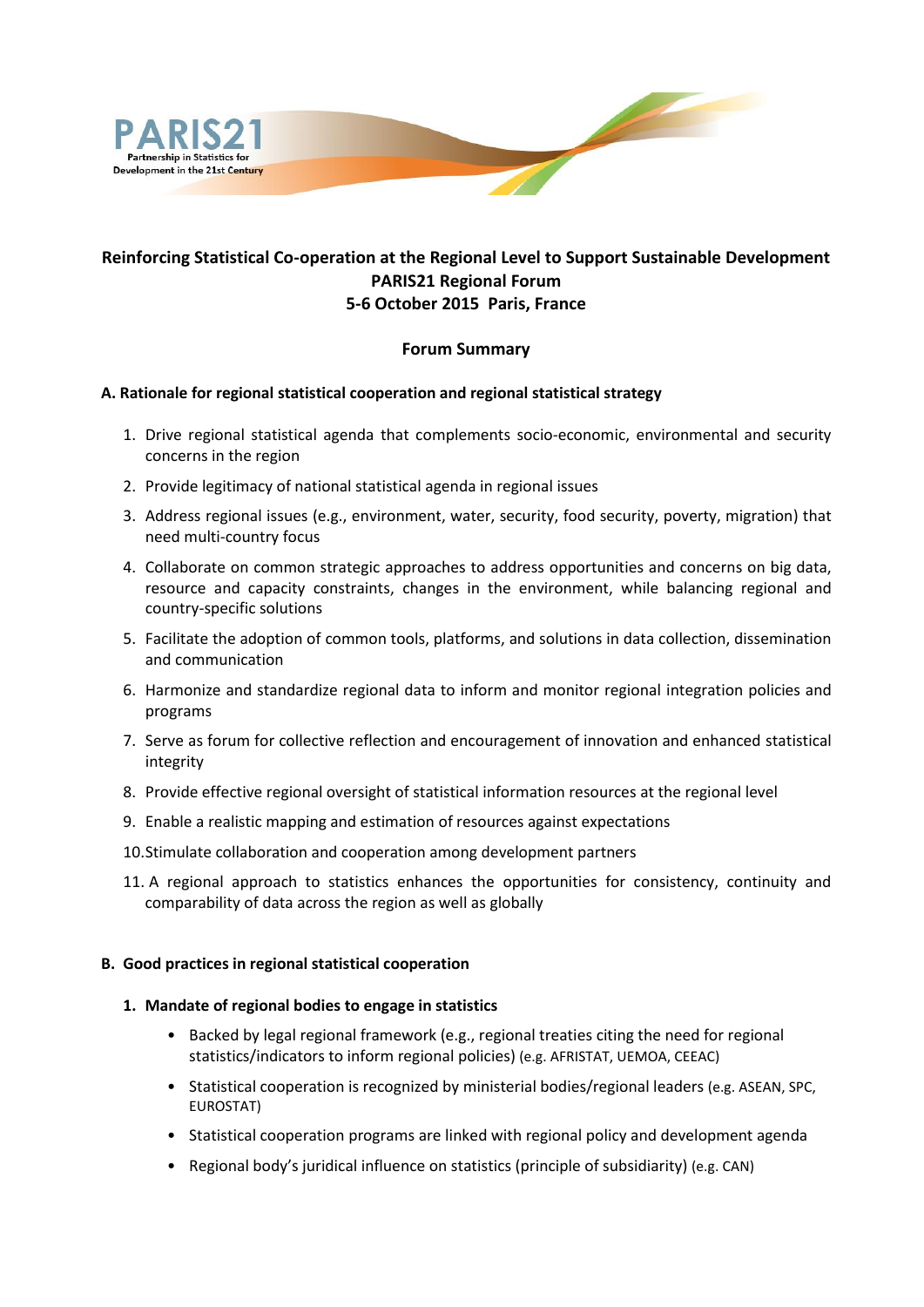## **2. Leadership, governance and management drives regional statistical cooperation**

- Convening of regular meetings of statistical committee/heads of NSOs as the statistical governing body (e.g. Afristat, ASEAN, CAN, CEEAC, OECS, SAARC, SADC, SPC, SICA)
- Convening of technical working groups on thematic statistical concerns led by member countries with involvement of development partners (e.g. ASEAN, SAARC, SPC)
- Cost-sharing arrangement in convening/hosting regional statistical meetings (e.g. ASEAN, SAARC)
- Adoption of regional statistical policies by all member states (e.g. ASEAN, SICA)
- Structure of the regional statistical system is in line with regional development programs and supports regional decision-making processes (e.g. Afristat)

### **3. Resource mobilization (financing/investment) schemes**

- Long-term capital funding (e.g. Afristat), pooled funding (e.g. Afristat), multi-year investment planning (SPC), voluntary member contributions (e.g. ASEAN, SIAP, SPC), government counterpart-funding of major statistical activities (e.g. SPC)
- Aid effectiveness as a means of mobilization and rationalization of resources for statistics (e.g.Afristat)
- Multiple partners in regional development have common understanding of scope, priorities, staging and adaption to emerging issues (e.g. SPC)
- Regional statistical units facilitate resourcing of technical and financial assistance to member countries (e.g. SICA)

## **4. Approaches to strengthening institutional & human resources of regional and country statistical systems**

- Recruitment of staff in regional statistical unit with strong technical capacity (e.g. Afristat, SPC)
- Administrative location of the regional statistical unit is backed by legal and/or institutional framework with clear statistics mandate and role in the statistical system
- Rotation and mobility of statisticians across the region to extend technical assistance (e.g. Afristat, SPC, ASEAN)
- Sharing of country best practices on statistics through hosting study visits of NSOs (e.g. ASEAN)
- Community of practice and south-south technical collaboration by sending statistical experts from one member country to another (e.g. SPC, ASEAN)

### **5. Capacity building strategies to ensure relevance and responsiveness**

- Partnership with wide-range of institutions on official statistics training programs and short courses (e.g., country training institutes, regional and international organizations, universities) (e.g. SIAP)
- Training programs offered are informed by systematic assessment of capacity needs and demands of member countries and are consistent with frameworks adopted in the region (e.g. SPC, SIAP)
- Co-financing arrangements on training programs on thematic concerns (e.g. SIAP)

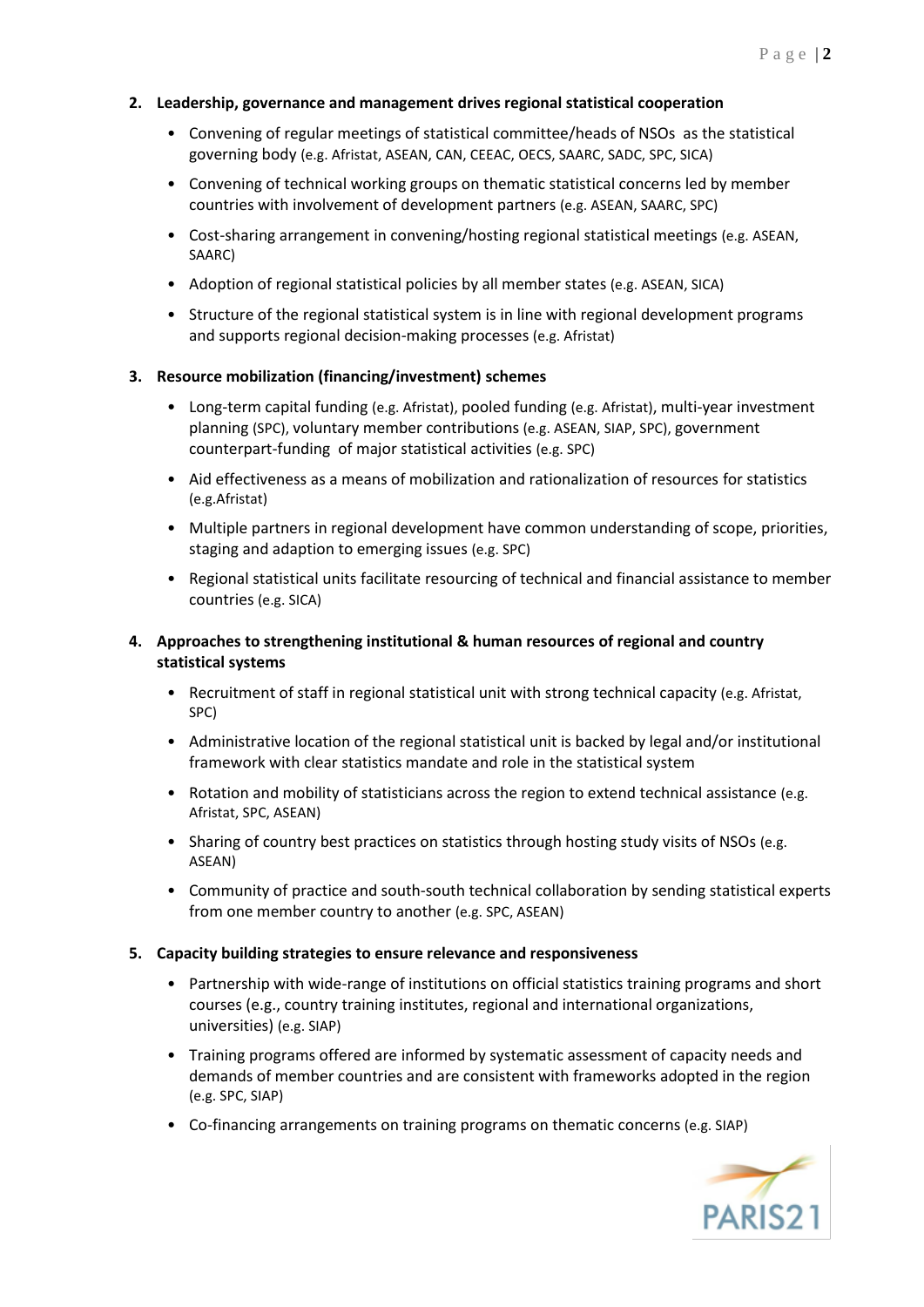- Regional centres of excellence on statistics provide statistical services to member countries (e.g. SPC, UNECE, EUROSTAT, UEMOA)
- Structured approach to transfer of knowledge across countries (e.g. UNECE)
- Provide a forum for convening statistical experts across different countries and regions to share experiences and practices which can be replicated by countries (e.g. UNECE)
- Statistical capacity program designed for member states lagging in statistical development to bring them to same level as other member states in the region (e.g. Afristat, ASEAN)

### **6. Data management practices**

- Agreement on a core set and/or priority indicators to be adopted in the region addressing regional needs, priorities and policies (e.g. ASEAN, SADC, SPC, UEMOA)
- Analysis and periodic evaluation of indicators relevant to the region
- Ensuring regional data quality and comparability through adoption of international standards and classifications (e.g. ASEAN, CAN, SICA, SPC)
- Harmonization of regional data through adoption of statistical frameworks, common methods, tools and procedures
- Focus on dissemination of data, access and visualization for better user engagement

## **7. Considerations in regional statistical strategies (in different stages of design, implementation, and monitoring and evaluation)**

- Regional statistical strategies are linked to national and regional priorities as well as the NSDS of member states, and the monitoring systems in the region (e.g. SICA, Afristat)
- Adoption of the NSDS principles in the design/formulation of regional statistics strategy (e.g. SICA, CAN)
- Recognition of different levels of statistical development of member states and statistical programs are tailored to address differences and development gaps; principle of solidarity (e.g. ASEAN, Afristat, SPC)
- Recognition of distinct characteristics of the region to inform priority setting (e.g. SPC, OECS)
- Multi-country focus and balancing of regional and country-specific solutions
- Long-term commitment to invest in improving regional and country statistical infrastructure and systems (e.g. Australia, DfID)
- Mapping of resources against expectations
- Highlighting south-south collaboration as means for strengthening statistical capacity across the region and in sharing best practices (e.g. ASEAN, SPC, EUROSTAT)
- Recognition of actual and potential place of related organisations and structures in the regional statistical system (e.g. Afristat)
- Wide consultation of different stakeholders at the country and regional levels to ensure alignment of priorities (e.g. ASEAN, SICA)

### **8. Development partners' support**

• Collaboration among development partners in the implementation of regional statistical development plan or on specific thematic concerns (e.g. Australia, DfID, EUROSTAT, World Bank)

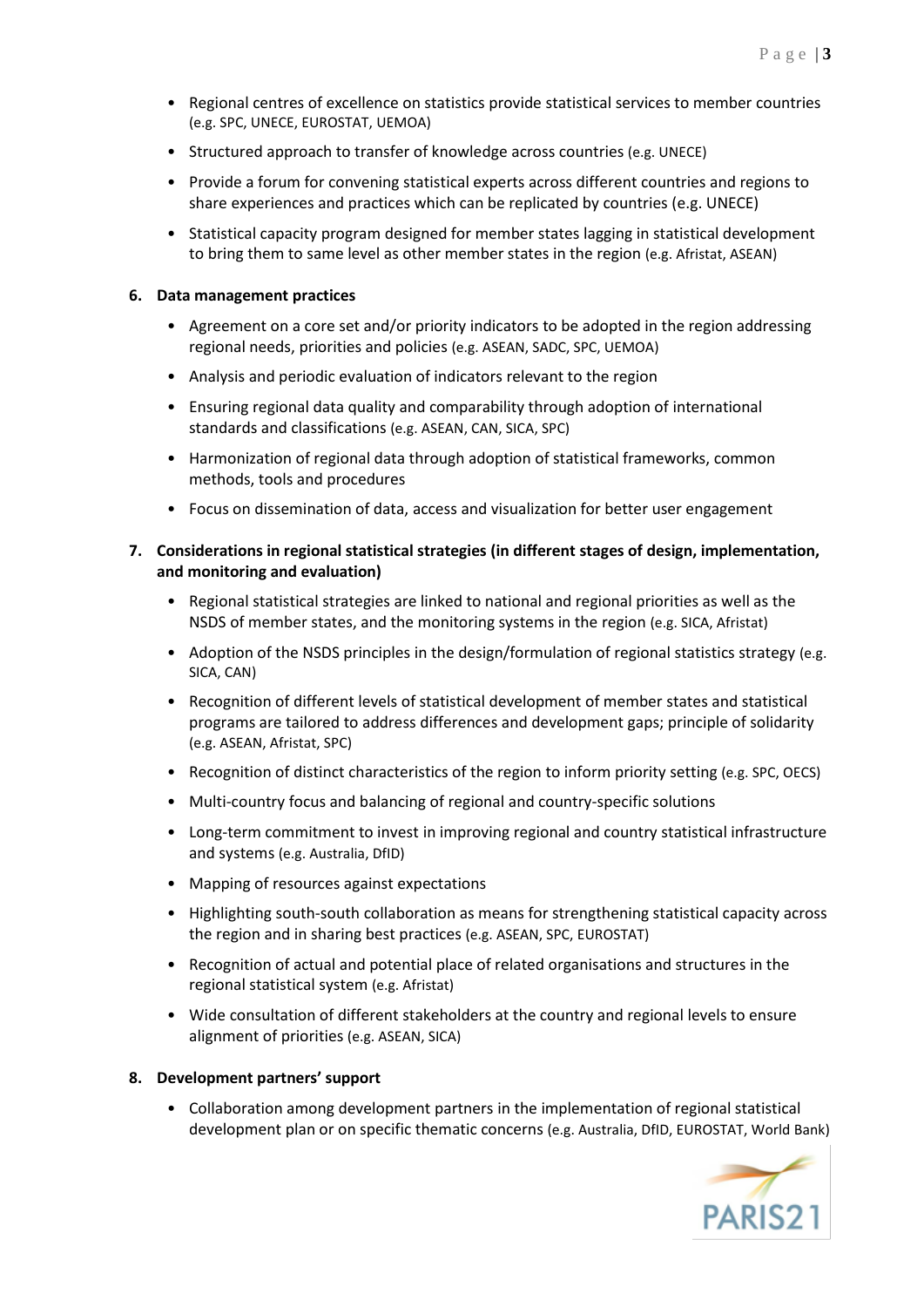- Development partners' group on statistics established
- Statistics support is integrated in the development partner's regional approach to monitoring and evaluation in broad development areas (e.g. DfID)
- Regional support backed by "ground support" at country level through posting of country statistical adviser to manage statistical programs in partnership with the government (e.g. DfID)
- Support for coordinated regional approach to providing technical assistance on statistics to member countries which is linked to regional political mandate, e.g., Ten Year Pacific Statistics Program (e.g. Australia)
- Bilateral support to countries as part of and complementing the regional statistical development strategy (e.g. Australia, DfID, EUROSTAT)
- Provision of basket funding to support NSDS implementation (e.g. DfiD)

## **9. UN's role in regional statistical cooperation**

- UN regional commissions have statistical committees that serve as venues to bring together countries in the region with diverse socio-cultural background to discuss statistical concerns
- Intergovernmental regional organizations serve as the collective voice of member countries in the UN Statistical Commission
- A number of UN statistics projects are oriented on subregional groupings which are a more cost-effective approach than having to work with a large number of individual countries
- Capacity building interventions are implemented through existing regional/subregional structures

### **C. Challenges faced by regional statistical systems**

### **1. On governance and leadership and co-operation**

- Statistical co-operation can lead or lag integration at political or economic level if not managed well
- Multiplicity of regional bodies engaged in political or economic integration can bring contradictory pressures to statistical co-operation
- Crowding out regional statistical needs due to increased value placed on statistics to be reported at the international level vis-a-vis national and regional concerns
- Threats to regional statistical processes brought about by disjoint priorities of short-term governments vis-a-vis regional development priorities
- Burden to heads of NSOs in attending regional meetings and forum

### **2. On data management**

- Data collection and dissemination practices at country and regional level would need to be revisited to ensure it addresses new non-traditional statistical concerns on sustainable development agenda and data revolution (e.g., justice, security, peace)
- Inadequate system and/or framework for collecting, consolidating, and harmonizing data at the regional level

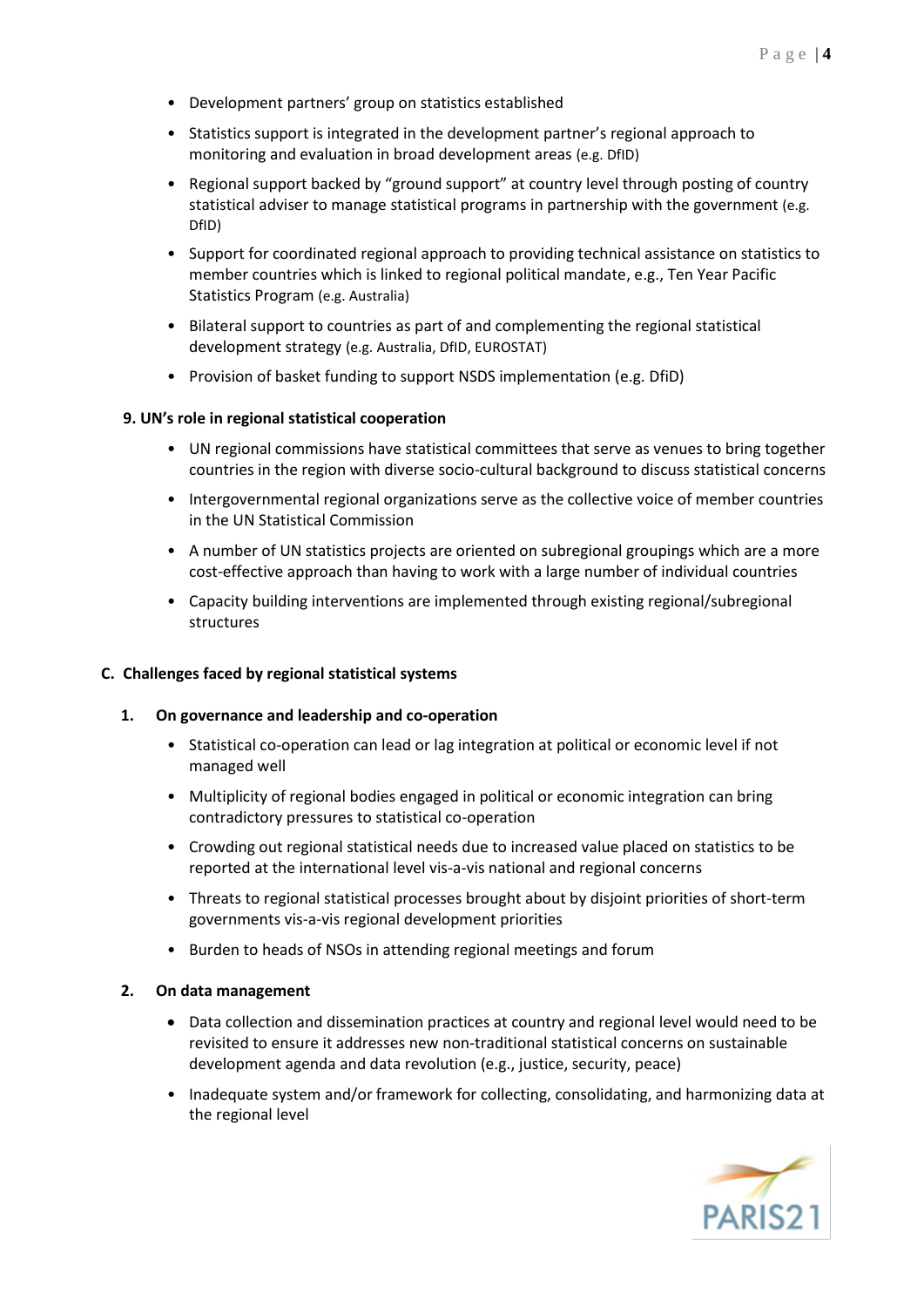• Ensure the level of disaggregation of regional data adequately reflects realities at the country level

### **3. On resources**

- Inadequate resources of regional organizations to push for regional statistical development
- Weak capacity of regional statistics unit to provide adequate guidance to member countries
- Incoherent statistical support (financial and technical) within the region due to specific initiatives and priorities of development partners

#### **4. On stakeholder engagement**

• Balancing engagement of stakeholders in a regional landscape as well as the priorities and expectations at national, regional and international levels

#### **5. On advocacy**

- Cultivating statistics culture within regional organizations
- Weak statistical culture in some member countries; need to better articulate/advocate for the place of statistics

#### **D. Forum Recommendations**

#### **1. Role of regional bodies in monitoring sustainable development goals (SDGs)**

- Facilitate a forum to adapt SDGs to the specific needs of the region by defining a framework for monitoring at the regional level that is consistent with country priorities and capacity; establishing wide consultations among member states to identify priority indicators for the region, particularly for small island developing states (SIDS)
- Provide technical assistance, guidance and support to member countries in the relevant SDG processes
- Develop and/or recommend an appropriate assessment tool for the region to assess member countries' statistical needs and capacities to respond to SDGs but allow each country to do their own SDG assessment
- UN Statistics Division have a network of funding opportunities to guide countries in their resourcing as well as provide technical support both at the thematic and geographical level
- UN can provide a global indicator list and catalogue of international standards useful for SDG monitoring

#### **2. Innovative approaches to address regional challenges**

- Adoption of common framework and international standards in regional statistical processes (e.g., GSPBM, SDMX, DDI, etc.)
- Establish common regional platform to share data and enable better data accessibility
- Stimulate wider use of technological innovation in data collection, processing and dissemination, including the use of big data
- Statistical skills and expertise available in the region should be shared through innovative means such as in a common training centre, distance education, and virtual meeting place